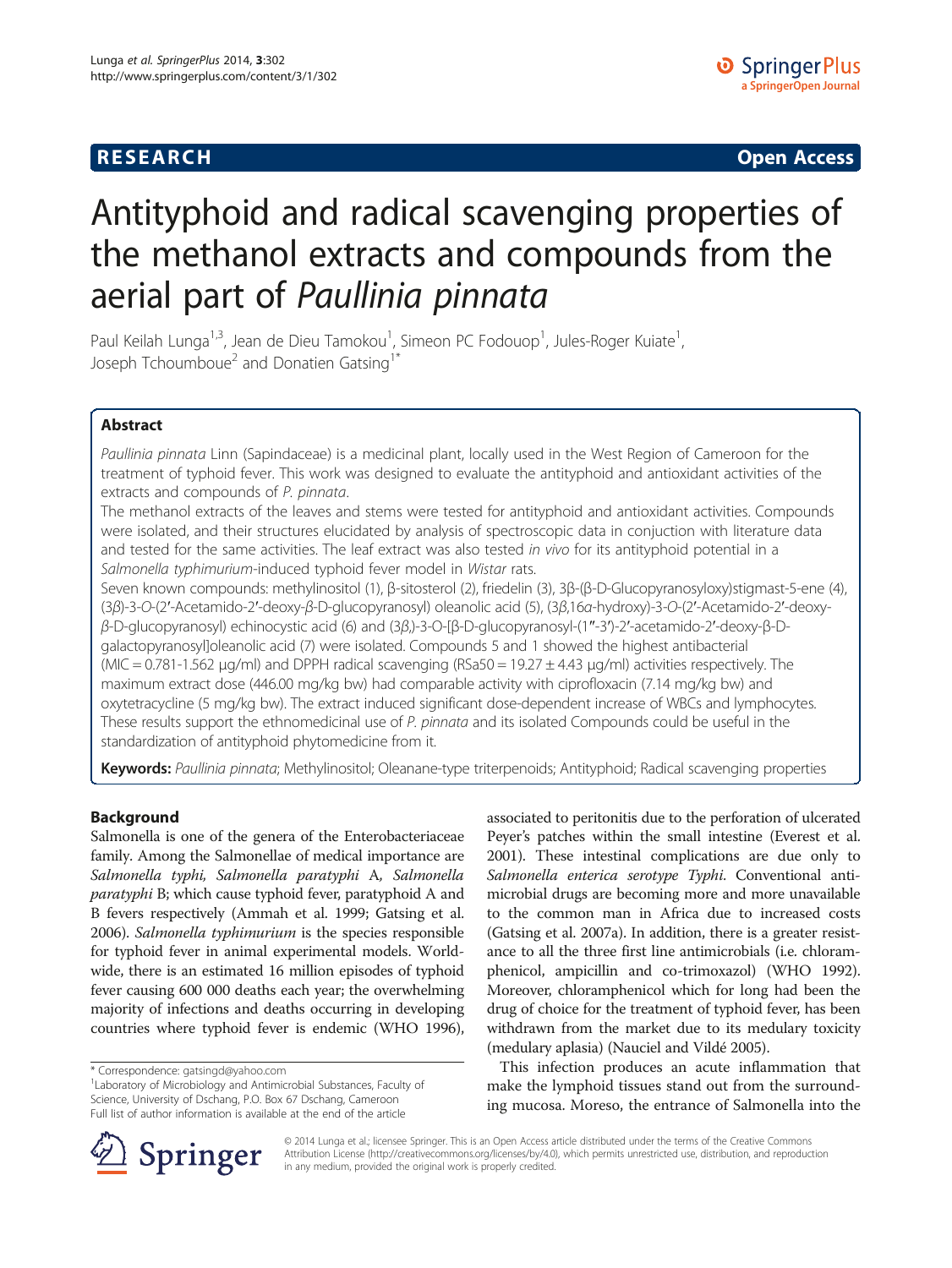body causes the production of superoxide and nitric oxide which react together to form peroxynitrite a strong biological oxidant (Rastaldo et al. [2007\)](#page-8-0). Oxidative stress occurs when organisms encounter elevated levels of reactive oxygen species, such as superoxide anion, hydrogen peroxide, and hydroxyl radical. Reactive oxygen intermediates are produced at low rates during aerobic respiration in most cells, including prokaryotic cells. To cope with oxidative stress, bacteria have evolved protective responses that enable them to counter the damage and survive. Thus, if the bacteria are prevented from producing reactive oxygen compounds, it can contribute to efficiently fight against the microorganism. When bacteria interact with a eukaryotic host, large quantities of reactive oxygen intermediates are produced (Kamlesh et al. [2007\)](#page-8-0) by phagocytes during uptake of microorganisms, and this is a major microbicidal effector mechanism against pathogenic bacteria. Reactive oxygen species can lead to serious health problems including sickle cell diseases, artherosclerosis, Parkinson's disease, heart failure, myocardial infarction, Alzheimer's disease, Schizophrenia, and chronic fatigue syndrom (De Diego-Otero et al. [2009\)](#page-8-0). On the other hand, antioxidant compounds such as polyphenols, phenolic acids, flavonoids, and carotenoids (Magadula et al. [2011](#page-8-0)) are thought to prevent chronic complications in part through their interactions with reactive oxygen species (ROS) and their ability to scavenge free radicals (Seifried et al. [2007\)](#page-8-0). Thus, it may be interesting to find a medicinal plant with dual antimicrobial and antioxidant properties.

Paullinia pinnata Linn (Sapindaceae) is a liana used in the West Region of Cameroon for the treatment of bacterial infections like typhoid fever, syphilis, gonorrhea, diarrhea and symptoms like stomach-ache and waist pain. In east Africa, the leaves are reported to be used in the treatment of gonorrhea, wounds and microbial infections (Annan et al. [2009\)](#page-8-0). Previous phytochemical investigations have shown the presence of triterpene saponins and cardiotonic catechol tannins (Bowden [1962](#page-8-0); Kerharo and Adam [1974\)](#page-8-0), flavone glycosides (Ehab et al. [1999](#page-8-0)), steroids and steroidal glycosides (Dongo et al. [2009](#page-8-0)), a cerebroside and a ceramide (Dongo et al. [2009](#page-8-0)), as well as antibacterial fatty acids (Chabra et al. [1991\)](#page-8-0) in P. pinnata collected from different parts of Africa.

This work was aimed at evaluating the effects of methanol extracts and compounds of P. pinnata in vitro for antisalmonellal and radical scavenging activities and *in vivo* for antityphoid activity in a Salmonella typhimurium-induced typhoid model in rats.

## Methods

## Plant materials

The air-dried leaves and stems of *P. pinnata* were obtained from Dschang, West Region of Cameroon, in January 2009. The identification of plant specimens was done at

the Cameroon National Herbarium in Yaounde by Mr Tadjouteu Fulbert, where a voucher specimen was deposited under the reference number 10702/SRFCam.

#### Extraction and isolation

The air-dried leaves (2.04 Kg) and stems (2.02 kg) of P. pinnata were powdered and extracted with MeOH  $(7 \text{ l} \times 2, 48 \text{ h} \text{ each})$  at room temperature to give crude extracts (233.8 g and 152.17 g respectively) after concentration under reduced pressure. The leaf extract (230 g) was exhaustively and successively partitioned with hexane and acetone to afford the hexane (45.2 g), acetone (8 g) and methanol residue (156.8 g) fractions while the stem extract was partitioned into petroleum ether, ethyl acetate and water to obtain the PE fraction (8.08 g), EtOAc fraction (9.13 g) and aqueous residue fraction (109.89 g).

One hundred and fifty grams of the methanol residue fraction was applied to neutral silica gel 60 (0.2-0.5 mm) column  $(60 \times 8$  cm) and eluted with mixtures of nhexane/ethyl acetate and ethyl acetate-methanol of increasing polarity  $(100:0 \rightarrow 0:100$  with constant polarity increase of 5%) to give 60 fractions which were further grouped on the basis of their TLC band pattern similarities into 5 fractions (F1 to F5). Further column purification of F2 (eluted with EtOAc-MeOH 90:10) on silica gel yielded six fractions denoted F2.1 to F2.6. White niddle-like crystals, formed in F2.3 (EtOAc-MeOH, 95:5) and F2.4 (EtOAc-MeOH, 90:10) were collected and purified on a sephadex gel (LH-20), eluted with an isocratic system of CHCl<sub>3</sub>-MeOH (40:60) to afford methylinositol (28 mg). Fourty grams of the hexane fraction was applied to neutral silica gel 60 (0.2-0.5 mm) column (60  $\times$ 8 cm) and eluted with mixtures of petroleum ether-ethyl acetate of increasing polarity  $(100:0 \rightarrow 50:50$  with constant polarity increase of 5%) to give 40 fractions. These fractions were further grouped on the basis of their TLC band pattern similarities into 5 fractions (F1 to F5). Fraction F1 (Petroleum ether 100%) was mounted on a silica gel column and eluted with a mixture of Hex-AtOAc of increasing polarity (95:5  $\rightarrow$  50:50) to yield 30 fractions which were equally grouped on the basis of their TLC band pattern similarities into 5 sub fractions (F1.1 to F1.5). Sub fractions F1.1 (Hex-EtOAc, 90:10) and F1.4 (Hex-EtOAc, 65:35) both yielded white powders which were purified by sephadex gel (LH-20) column chromatography and eluted with  $CHCl<sub>3</sub>$ -MeOH (4:6) to afford β-sitosterol (20 mg). Finally, F2 (Petroleum ether-EtOAc, 95:5) was mounted on a silica gel column and eluted with a mixture of Hex-EtOAc of increasing polarity  $(95:5 \rightarrow 70:30)$  to yield 10 fractions which were grouped on the basis of their TLC band pattern similarities into 3 sub fractions (F2.1 to F2.3). Sub fractions F2.1 (Hex-EtOAc, 95:5) and F2.2 (Hex-EtOAc, 93:7) yielded transparent crystals which were purified by sephadex gel (LH-20)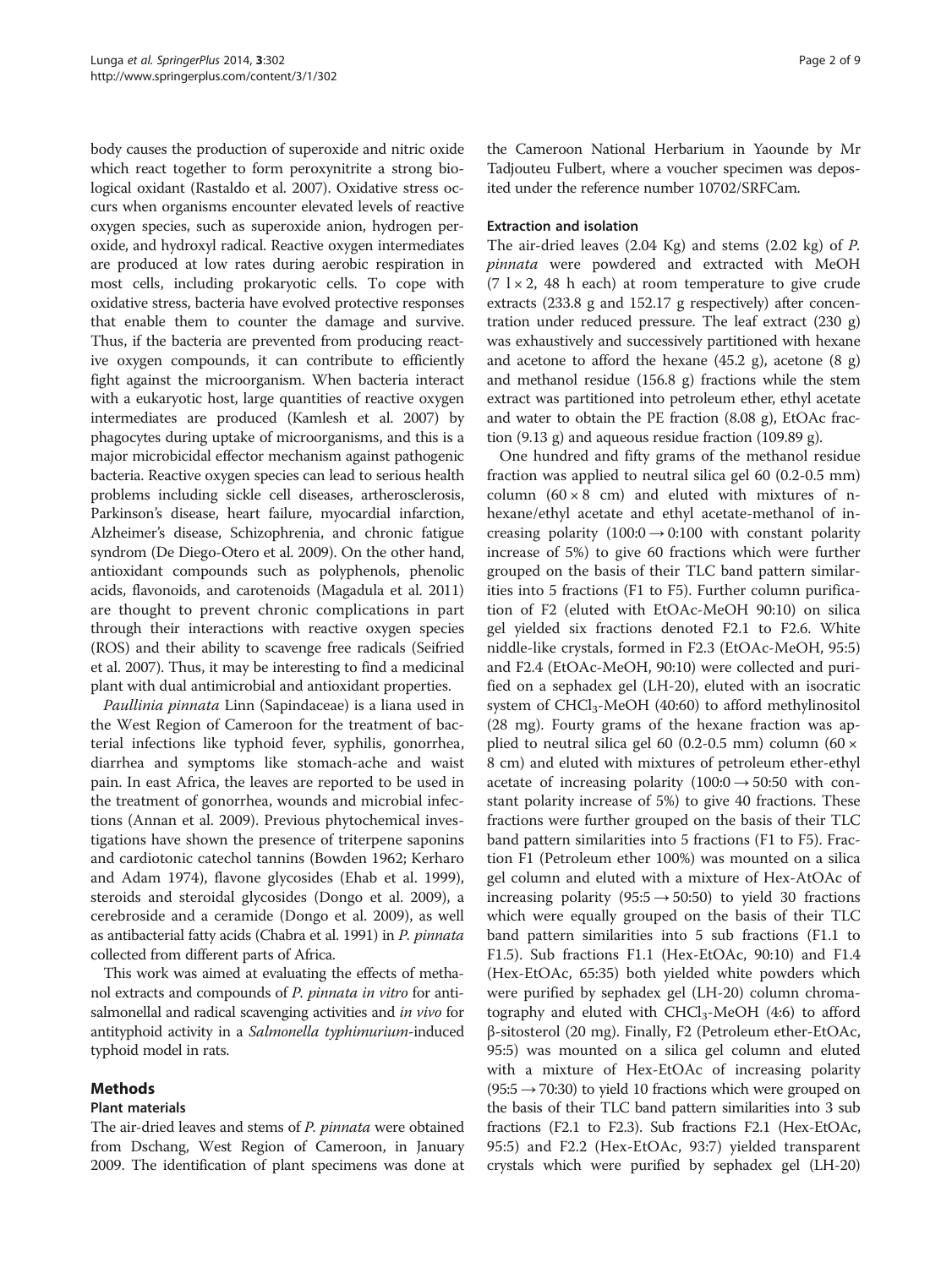column chromatography and eluted with CHCl<sub>3</sub>-MeOH (4:6) to afford friedelin (18 mg).

The EtOAc fraction (7.07 g) was subjected to column chromatography on Rp-18 gel (MPLC, MeOH-H2O  $50:50 \rightarrow 100:0$ ) to afford 3β-(β-D-Glucopyranosyloxy)stigmast-5-ene (119 mg), 3-0-(2′-acetamido-2′-deoxy-β-Dglucopyranosyl)olean-12-en-28-oic acid (170 mg) and 8 fractions. Similarly, F4 (3.60 g) was chromatographed on silica gel column and eluted with CHCl<sub>3</sub>-MeOH (9:1  $\rightarrow$ 7:3) to give 4 fractions. F4.4 (448 mg) was subjected to sephadex LH-20 gel column chromatography and eluted with  $CHCl<sub>3</sub>-MeOH (1:1)$  to afford 3-0-(2-acetamido-2'deoxy-β-D-glucopyranosyl)-l6α-hydroxyolean-l2-en-28-oic acid (45 mg). The aqueous residue fraction (76.79 g) was mounted on a D101 macroporous resin column and eluted successively with  $H_2O$ -EtOH (10:0; 7:3; 5:5; 3:7; 0:10) to obtain 5 fractions denoted F1 to F5 respectively. F5 (946 mg) was purified on a silica gel column, eluted with a stepwise gradient mixture of CHCl<sub>3</sub>-MeOH-H<sub>2</sub>O (8:2:0.5  $\rightarrow$  6:4:0.5) to afford 3-O-[β-D-glucopyranosyl-(1″-3′)-2′-acetamido-2′ deoxy-β-D-glucopyranosyl]olean-12-en-28-oic acid (40 mg).

#### Identification of isolated compounds

Optical rotations were measured with a JASCO P-1020 digital polarimeter. UV spectra were obtained using a Shimadzu UV-2401 PC spectrophotometer. IR spectra were recorded on a Bruker Tensor-27 infrared spectrophotometer using KBr pellets. 1D and 2D NMR spectra were performed on Bruker AM-400 and DRX-500 spectrometers (Bruker BioSpin GmBH, Rheinstetten, Germany) with TMS as the internal standard. ESIMS spectra were recorded on a Bruker HTC/Esquire spectrometer. HREIMS was recorded on a Waters AutoSpec Premier P776 spectrometer. Column Chromatography (CC) was performed on silica gel (200–300 mesh, Qingdao Marine Chemical Ltd., Qingdao, China), Rp-18 (40–63 μm, Merk). Fractions were monitored by TLC (GF254, Qingdao Marine Chemical Ltd., Qingdao, China), and by heating silica gel plates sprayed with  $10\%$  H<sub>2</sub>SO<sub>4</sub> in ethanol. GC analysis was performed on an HP5890 gas chromatograph equipped with a H2 flame ionization detector.

## In vitro antisalmonellal assays Microorganisms

Four Salmonella species were used in this study, one strain from the American Type Culture Collection (Salmonella typhi ATCC6539) and three clinical isolates (Salmonella paratyphi A; Salmonella paratyphi B and Salmonella typhimurium) from "Centre Pasteur" of Yaounde-Cameroon.

#### Preparation of bacterial inocula

The preparation of bacterial inocula was done using 18 h old bacterial cultures prepared in nutrient agar. A

few colonies of bacteria were collected aseptically and introduced into 10 ml of sterile 0.90% saline solution. The concentration of the suspension was then standardized by adjusting the optical density to 0.10 at 600 nm, corresponding to bacterial cell suspension of about  $10<sup>8</sup>$ colony-forming units/ml (CFU/ml) (Tereshuck et al. [1997](#page-8-0)). This cell suspension was diluted 100 times to obtain  $10^6$  CFU/ml for the assay.

## Determination of minimum inhibitory concentration (MIC) and minimum bactericidal concentration (MBC)

The broth micro-dilution method was used for susceptibility testing of bacteria species. The crude extract, its fractions and compounds were tested against the four Salmonella species listed above. The tests were carried out in 96-micro well sterile plates as previously described (Newton et al. [2002](#page-8-0)). For this, the test substances were dissolved in 5% (v/v) Tween 80 solution and serial twofold dilutions were made with Mueller Hinton broth to yield volumes of 100 μl/well. One hundred microlitres of  $10<sup>6</sup>$  CFU/ml bacterial suspensions were added to respective wells containing the test samples and mixed thoroughly to give final concentration ranges of 6250–12.20 μg/ml (for extract and fractions) and 100–0.781 μg/ml (for compounds). The dilution solution, 5% Tween 80, did not show inhibitory effects on the growth of the bacteria. The cultured micro plates were covered and incubated at 37°C for 24 h. Inhibitory concentrations of the extracts were detected after addition of 50 μl of 0.20 mg/ml MTT (3-(4,5-Dimethylthiazol-2-yl)-2,5-diphenyltetrazolium bromide, Sigma-Aldrich, South Africa) and incubation at 37°C for 30 min (Mativandlela et al. [2006\)](#page-8-0). Viable bacteria change the yellow dye MTT to a blue color. The lowest concentration at which no visible color change was observed was considered as the MIC. The bactericidal concentrations were determined by adding 50 μl aliquots of the preparations (without MTT), which did not show any visible color change after incubation during MIC assays, into 150 μl of extract-free Mueller Hinton broth. These preparations were further incubated at 37°C for 48 h and bacterial growth was revealed by the addition of MTT as above. The lowest concentration at which no visible color change was observed was considered as the MBC. Gentamycin and Ciprofloxacin were used as reference drugs and tests were performed in triplicate.

#### In vivo therapeutic test

This test was carried out using a Salmonella typhimurium-induced typhoid model in Whistar rat. The Whistar rats (7–8 weeks and 150–170 g) were reared in the Animal house of the Department of Biochemistry, University of Dschang-Cameroon. Only the crude extract was used in the treatment of infected animals. Prior to the test,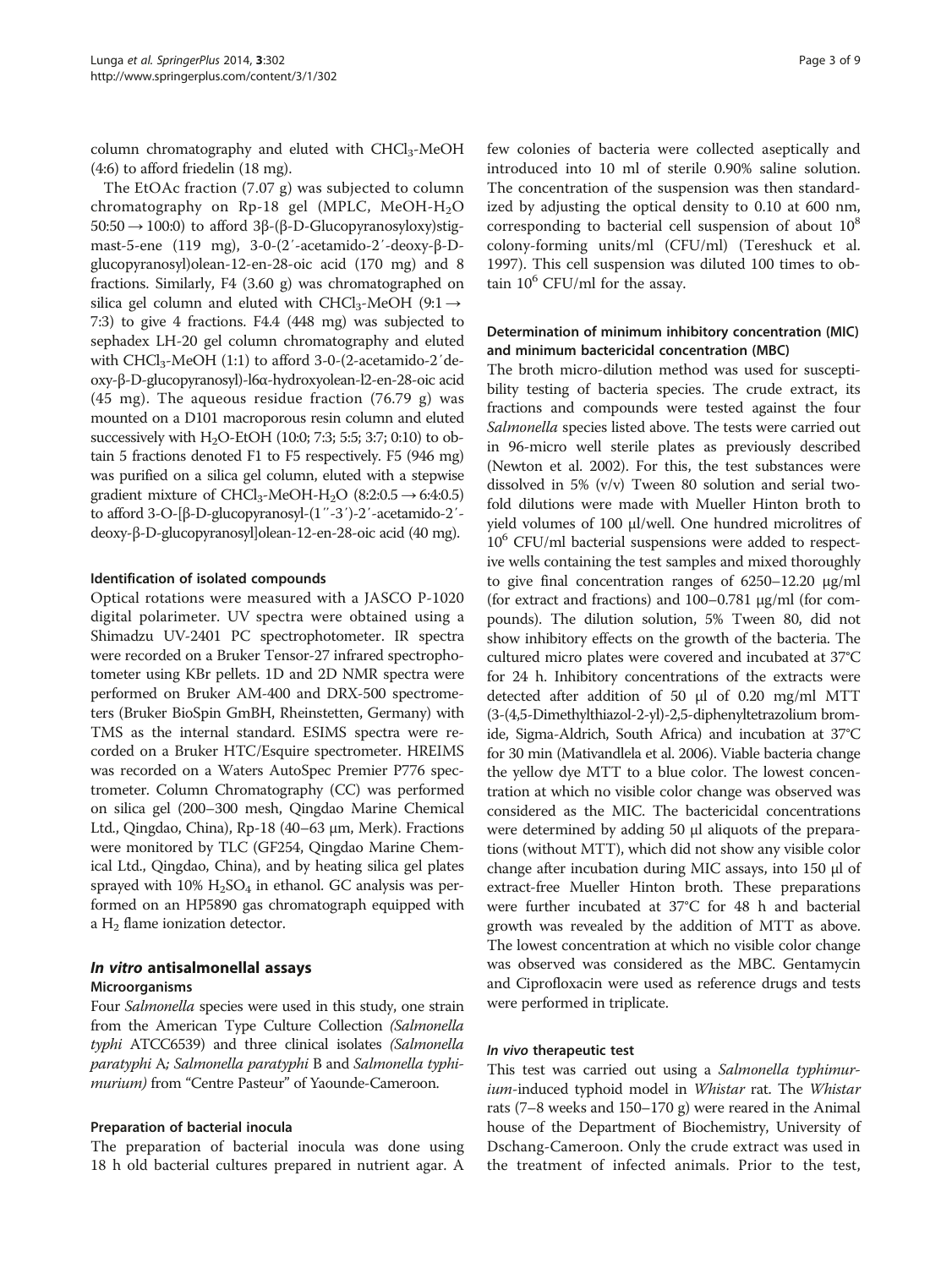animals were housed under the test conditions for a period of one week.

## Ethical guidelines

The experiments were conducted according to the ethical guidelines of Committee for Control and Supervision of Experiments on Animals (Registration no. 173/ CPCSEA, dated 28 January, 2000), Government of India, on the use of animals for scientific research.

Animals were immunosuppressed two day before infection by the oral administration of 30 mg/kg bw. of cyclophosphamide as previously described (Abhishek et al. [2008](#page-8-0)).

## Typhoid induction

A Salmonella typhimurium suspension was prepared at 0.5 Mc Farland turbidity scale as above. This solution (1 ml), containing about  $10^8$  CFU was orally administered to each animal (Kamgang et al. [2006\)](#page-8-0). Only infected animals were selected on the basis of their fecal colony counts and used.

## Grouping of animals

Animals were arranged into eight groups of four animals each, two males and two females in separate cages according to sex. Except for group 1 animals which were not infected, the rest were infected. The animals were treated as follows:

- Group one (reference groups) was not infected and received distilled water during the treatment period.
- Group two (negative control group) received only distilled water during the treatment period.
- Groups three and four (positive control groups) received ciprofloxacin (7.14 mg/kg bw) and oxytetracycline (5 mg/kg bw) during the treatment respectively.
- Group five, six, seven and eight (test groups) received the P. pinnata leaf extract at concentrations of 55.75, 111.50, 223.00 and 446.00 mg/kg bw, corresponding to MIC, 2MIC, 4MIC and 8MIC respectively.

Food and water were given to the animals before and during the treatment *ad libitum*. Treatment was done by administering the extract orally, every morning at the same time. Each day, the fecal matter was collected during the administration process and assessed for the stool bacterial density. The extent to which the animals complied with treatment was studied by counting the amount of bacterial colonies in the fecal samples using the following protocol.

• 0.10 g of fecal matter was completely dissolved in 5 ml of autoclaved distilled water.

- 50 μl of the resulting solution was spread on the surface of solidified 0.9% saline SS agar in the 35 mm type Petri dish.
- After incubation for 18 h at 37°C, the number of colonies following growth of Salmonella typhimurium in each Petri dish was counted and recorded.
- The results were converted into the number of colonies per gram of fecal matter per animal.

#### Effect of extract treatment on hematological parameters

Each time a group was completely healed, the animals were sacrificed by chloroform anaesthesia and blood was collected, by cardiac puncture after dissection, into heparinized tubes. Blood parameters including hematocrite, Red Blood Cells (RBCs), White Blood Cells (WBCs), lymphocytes, monocytes, eosinophils, basophils and neutrophils were evaluated using the heparinized blood (Benson and Cales [1992](#page-8-0); Theml [2000](#page-8-0)).

#### Radical scavenging activity

The radical scavenging activities of crude extract, fractions and compounds were evaluated spectrophotometrically using the stable 1,1-diphenyl-2-picrylhydrazyl (DPPH) free radical (El-Ghorab et al. [2006\)](#page-8-0). When DPPH reacts with an antioxidant compound, which can donate hydrogen, it is reduced. The changes in color were measured at 517 nm under UV/Visible light spectrophotometer (Jenway, model 1605). Pure methanol was used to calibrate the counter and all test samples were prepared in methanol (4 mg/ml for plant extracts, compounds and vitamin C, the reference drugs). Twofold serial dilutions were made to obtain a concentration range from 2000–62.50 μg/ml. The methanol solution of DPPH (20 mg/l) was prepared daily. The absorbance (Ab) of DPPH without the test samples was read. The mixtures were made by adding 100 μl of test sample to 900 μl of DPPH solution. The content was mixed and incubated at room temperature in the dark. The absorbance (As) was recorded after 30 min. Experiments were carried out in triplicates and the percentages of DPPH reduction by test samples were compared to that of vitamin C (reference drug) and were calculated by the following formula:

$$
\%RSa = [(Ab-As)/Ab] \times 100.
$$

Where,

Ab: absorbance of DPPH solution without test sample, As: absorbance of DPPH solution mixed with the test sample,

RSa: radical scavenging activity.

The radical scavenging percentages were plotted against the logarithmic values of concentration of test samples and a linear regression curve was established in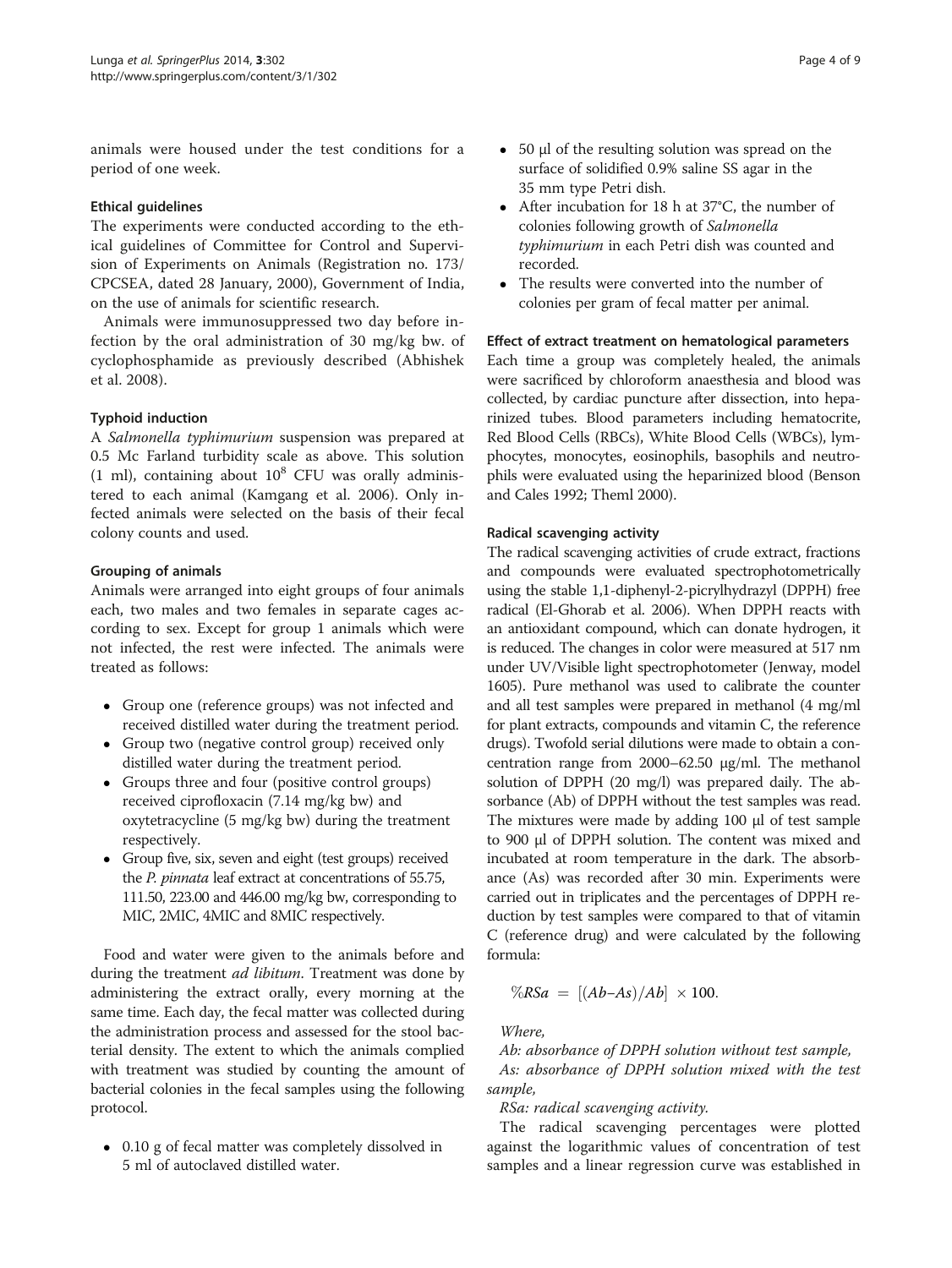<span id="page-4-0"></span>order to calculate the  $RSa_{50}$ , which is the amount of sample necessary to decrease by 50% the total free radical DPPH (Yassa et al. [2008\)](#page-8-0).

#### Statistical analysis

The data were subjected to one-way analysis of variance, and differences between samples at  $P \le 0.05$  were determined by Waller-Duncan test using the Statistical Package for the Social Sciences (SPSS) program. The experimental results were expressed (where appropriate) as mean ± standard deviation of three replicates.

## Results and discussion

The following known compounds: methylinositol (1) (Zafer et al. [2007](#page-8-0)) whose  $^{13}$ C NMR data were very close to those of L-quebrachitol (Kallio et al. [2009;](#page-8-0) De Almeida et al. [2012\)](#page-8-0), β-sitosterol (2) (Gupta et al. [2011](#page-8-0)), friedelin (3) (Klass et al. [1992](#page-8-0); Mahato and Kundu [1994](#page-8-0)) (Figure 1) were isolated and identified in the leaves of P. pinnata. From the MeOH stem extract, 3β-(β-D-Glucopyranosyloxy)stigmast-5-ene or daucosterol (4) (Alam et al. [1996\)](#page-8-0), 3-0-(2′-acetamido-2′-deoxyβ-D-glucopyranosyl)olean-12-en-28-oic acid (5) (Ngassapa et al. [1993](#page-8-0); Abdel-Kader et al. [2001\)](#page-8-0), 3-0-(2-acetamido-2′deoxy-β-D-glucopyranosyl)-l6α-hydroxyolean-l2-en-28-oic acid

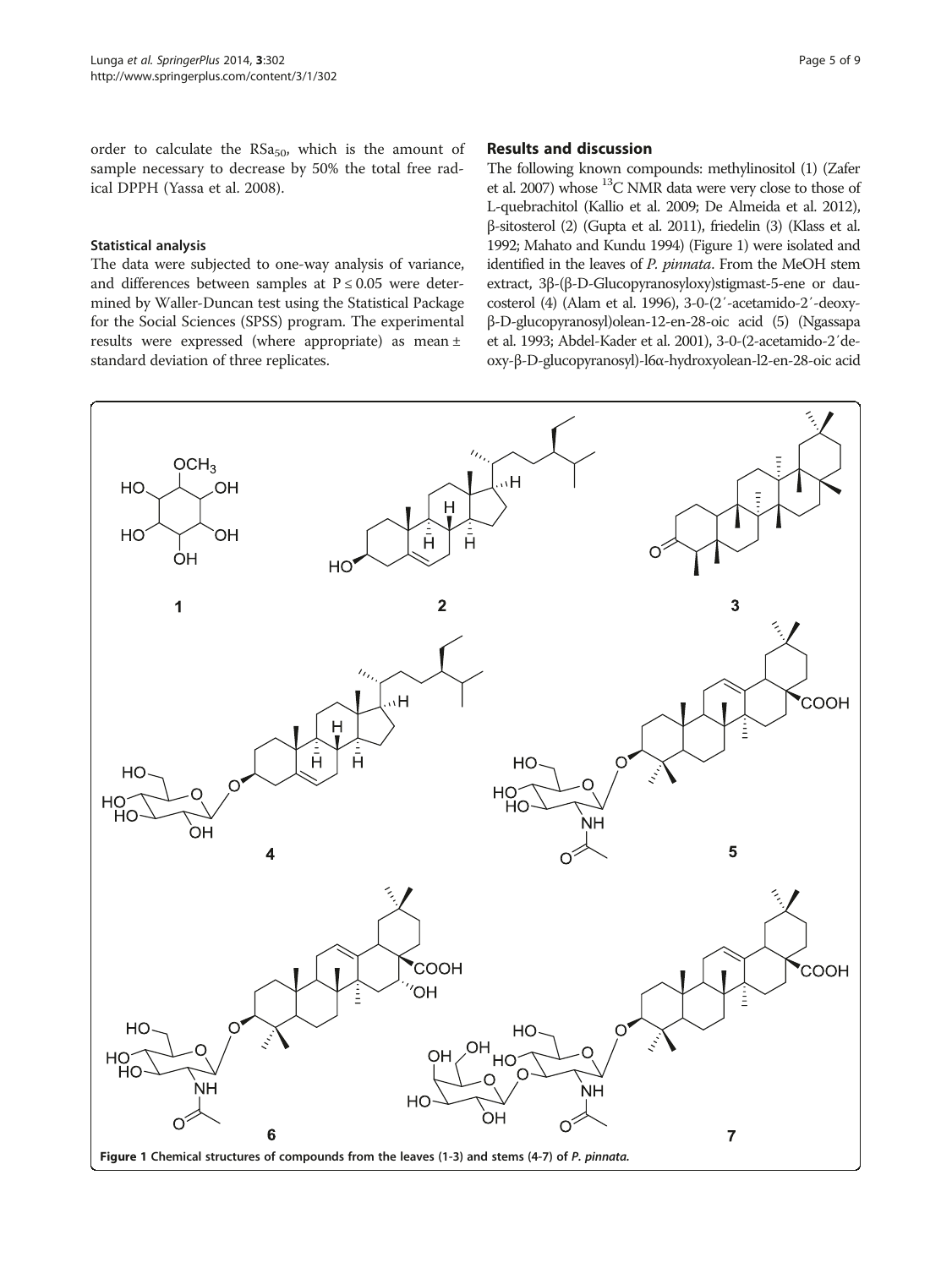(6) (Ngassapa et al. [1993\)](#page-8-0) and 3-O-[β-D-glucopyranosyl-(1″- 3′)-2′-acetamido-2′-deoxy-β-D-glucopyranosyl]olean-12-en-28-oic acid (7) (Arafa et al. [2005\)](#page-8-0) were isolated and identified (Figure [1](#page-4-0)). The compounds isolated in the present study were formerly isolated from other plants and the biological activities of some were demonstrated (Lee et al. [2007](#page-8-0); Jiang et al. [2013](#page-8-0)). P. pinnata extract has been proven to possess vascular relaxation properties (Chabra et al. [1991\)](#page-8-0).

The crude extracts and isolated compounds showed variable antibacterial activities against the tested salmonellae species (Table 1). Salmonella typhi was less sensitive to all the tested substances. The isolated compounds were less efficient on salmonella than the reference drugs except compound 5 which showed strong antibacterial activity, comparable to ciprofloxacin in some cases. The structures of 5 and 7 are similar, but 5 showed stronger antibacterial activity compared to 7 against the tested species. This suggests that the introduction of a  $β$ -D-galactopyranose group at C-3′ of the sugar moiety of C-3 reduced the antisalmonellal activity of 7. In addition, the structure-activity relationship shows that the introduction of an -OH group at C-16 in compound 6 considerably reduced its

|  |  |  | Table 1 Minimum inhibitory (MIC) and bactericidal (MBC) concentrations (µg/ml) of extracts and compounds from P. pinnata |  |  |  |  |  |  |
|--|--|--|--------------------------------------------------------------------------------------------------------------------------|--|--|--|--|--|--|
|--|--|--|--------------------------------------------------------------------------------------------------------------------------|--|--|--|--|--|--|

| <b>Test substance</b>    | Parameter (µg/ml) | S. typhi       | S. paratyphi A | S. paratyphi B               | S. typhimurium               |
|--------------------------|-------------------|----------------|----------------|------------------------------|------------------------------|
|                          | MIC               | 781            | 48             | 781                          | 781                          |
| Extract <sup>a</sup>     | MBC               | 781            | 390            | 3125                         | 3125                         |
|                          | MBC/MIC           | $\overline{1}$ | $\,8\,$        | $\overline{4}$               | $\overline{4}$               |
|                          | $MIC$             | 781            | 781            | 390                          | 390                          |
| Extractb                 | MBC               | 1562           | 1562           | 1562                         | 3125                         |
|                          | MBC/MIC           | $\overline{2}$ | $\sqrt{2}$     | $\overline{4}$               | $\,8\,$                      |
|                          | MIC               | 6.25           | 1.562          | 1.562                        | 25                           |
| $\mathbf{1}$             | MBC               | 50             | 12.5           | 12.50                        | 100                          |
|                          | MBC/MIC           | $\,8\,$        | $\,8\,$        | $\,8\,$                      | $\overline{4}$               |
|                          | $MIC$             | 100            | 100            | 100                          | 100                          |
| $\sqrt{2}$               | MBC               | $\overline{ }$ | $\overline{ }$ | $\overline{ }$               | $\overline{ }$               |
|                          | MBC/MIC           | nd             | nd             | $\operatorname{\mathsf{nd}}$ | nd                           |
|                          | MIC               | 25             | 50             | 100                          | 100                          |
| $\mathsf 3$              | MBC               | 50             | 100            | 100                          | $\overline{ }$               |
|                          | MBC/MIC           | $\overline{2}$ | $\sqrt{2}$     | $\mathbf 1$                  | $\operatorname{\mathsf{nd}}$ |
|                          | $MIC$             | 50             | 25             | 12.5                         | 25                           |
| $\overline{4}$           | MBC               | 100            | 100            | 50                           | 50                           |
|                          | MBC/MIC           | $\overline{2}$ | $\overline{4}$ | $\overline{4}$               | $\overline{2}$               |
|                          | MIC               | 1.562          | 1.562          | 0.781                        | 0.781                        |
| 5                        | MBC               | 1.562          | 1.562          | 1.562                        | 0.781                        |
|                          | MBC/MIC           | $\mathbf{1}$   | $\mathbbm{1}$  | $\sqrt{2}$                   | $\overline{1}$               |
|                          | $MIC$             | 25             | 25             | 12.50                        | 12.5                         |
| $\epsilon$               | MBC               | 25             | 50             | 50                           | 25                           |
|                          | MBC/MIC           | $\mathbf{1}$   | $\sqrt{2}$     | $\overline{4}$               | $\overline{2}$               |
|                          | $MIC$             | 25             | 50             | 3.125                        | 12.5                         |
| $\overline{\mathcal{I}}$ | MBC               | 50             | 100            | 6.250                        | 12.5                         |
|                          | MBC/MIC           | $\overline{2}$ | $\overline{2}$ | $\overline{2}$               | $\overline{1}$               |
|                          | MIC               | 0.195          | 0.195          | 1.562                        | 0.781                        |
| Ciprofloxacin            | MBC               | 0.781          | 0.781          | 1.562                        | 3.125                        |
|                          | MBC/MIC           | $\overline{4}$ | $\overline{4}$ | $\overline{1}$               | $\overline{4}$               |
|                          | $MIC$             | 6.25           | 1.562          | 3.125                        | 3.13                         |
| Gentamycin               | MBC               | 12.5           | 6.25           | 12.5                         | 6.25                         |
|                          | MBC/MIC           | $\overline{2}$ | $\overline{4}$ | $\overline{4}$               | $\overline{2}$               |

Extract<sup>a</sup>: methanol extract of the leaves; Extract<sup>b</sup>: methanol extract of the stems; nd: not determined (greater than 100 µg/ml).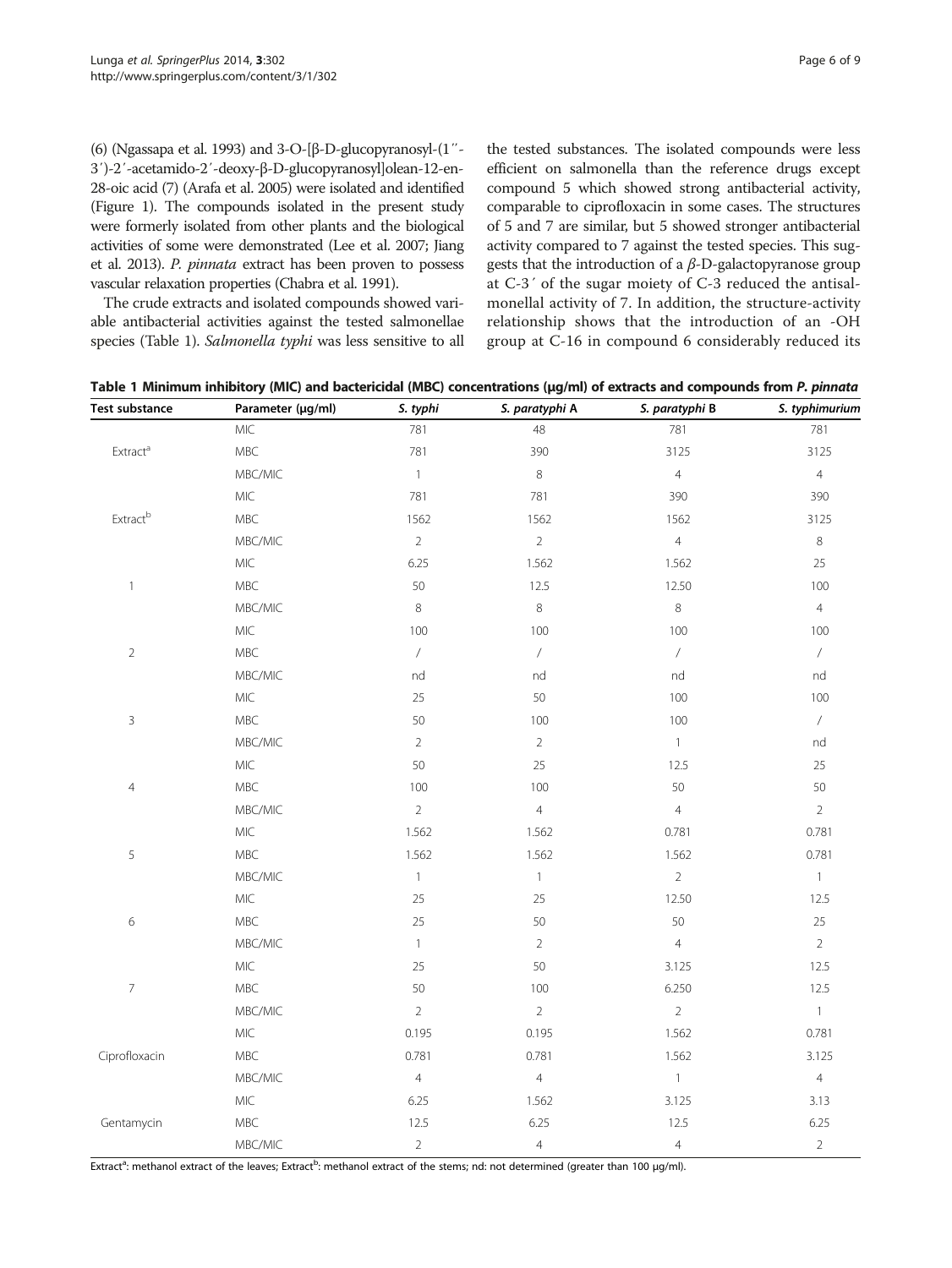antibacterial activity. More so, comparing the MIC and MMC values of compound 2 and its analogue 4, it is seen that the presence of the C-3-  $\beta$ -D-glucopyranose group in 4 considerably increased the antibacterial activity of the latter. Thus, the presence or absence of C-16-OH and C-3<sup>'</sup>- or C-3  $β$ -D-hexopyranose groups play a critical role in reducing or increasing the antisalmonellal properties of these types of oleanane triterpenoids and steroidal terpenes.

Compound 2 (B-sitosterol) was formally isolated from Citrus grandis fruits and shown to possess activity against gram-positive (Bacillus cereus, Bacillus subtilis and Staphilococcus aureus) and gram-negative (Escherichia coli and Salmonella enteritidis) bacteria, with MIC value of 300 μg/ml (Matook et al. [2005\)](#page-8-0). Compound 3 (Friedelin), isolated from the stem bark of Vismia rubescens demonstrated antibacterial activities against Salmonella typhi, Staphylococcus aureus, Pseudomonas aeruginosa with MIC values of 25–200 μg/ml. (Tamokou et al. [2009](#page-8-0)). The MBC/ MIC ratios were generally less than or equal to 4 for extract and most of the compounds, indicating the bactericidal nature of the tested samples on the Salmonellae species (Lalitagauri et al. [2004](#page-8-0); Gatsing et al. [2007b\)](#page-8-0). These compounds are isolated from P. pinnata for the first time and the antibacterial activities of Compounds 1, 5–7 are being reported herein for the first time.

The crude extract of the leaves was tested in vivo on a Salmonella typhymurium-induced typhoid model in Wistar rats. In infected animals, stools were either soft with mucus, liquid or were moulded and smooth but mucus coated. Sometimes, the presence of blood and mucus made the stool to appear dark and shinny. These animals were weak and less active, with their fur standing at right angles to the body surface instead of the normal sleeping position. The slender body became more bulky, with some of the animals even 'coughing'. All of these characterized the establishment of infection in the experimental animals, which was clearly revealed by the growth of Salmonella colonies on Petri dishes after the culturing of fecal matter.

Treatment with plant extracts improved the general condition of animals. The bacterial load (colonies/gram of fecal matter) significantly ( $p < 0.05$ ) dropped with time in a dose-dependent manner compared to the negative control (group 2) during treatment (Figure 2). From this Figure, groups 3 (ciprofloxacin), 4 (oxytetracycline), 5 (55.75), 6 (111.50), 7 (223.00) and 8 (446.00 mg/kg bw of extract) were healed after 4, 4, 8, 6, 5 and 4 days of treatment respectively. No significant difference ( $p \ge 0.05$ ) was noted in terms of the number of colonies in fecal matter between the extract at the highest dose (446 mg/ kg bw) and the reference antibiotics (ciprofloxacin and oxytetracycline) which collectively stopped bacterial multiplication in four days of treatment. In the other treatment groups, the disease condition was eliminated progressively as a function of the extract dose. In the negative control (the untreated group), the stool bacterial charge remained relatively high compared to those of the treated groups throughout the test period. Analysis of blood parameters after treatment shows that, apart from WBCs and lymphocytes which significantly increased  $(p < 0.05)$  in a dose-dependent manner in the extract treated groups, the rest of the hematological parameters did not show any significant treatment related variation (Table [2](#page-7-0)). Classically, during typhoid fever infection, there is leukopenia, a decrease in the number of

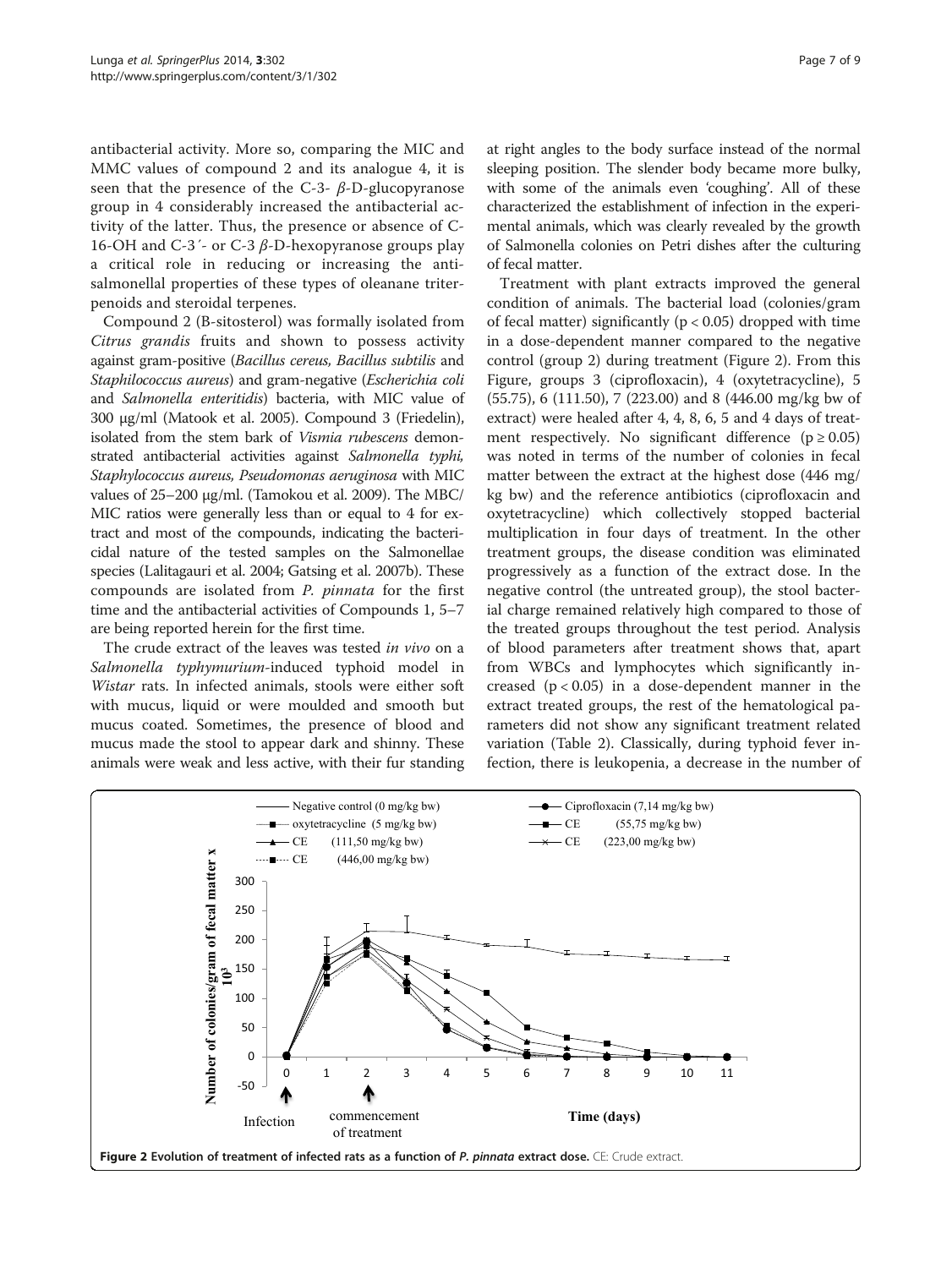<span id="page-7-0"></span>Table 2 Variation of hematological parameters of rats after treatment with P. pinnata methanol leaf extract

| <b>Blood</b>                                 | Dose (mg/Kg bw.)               |                                 |                                                                                                                                                                                                                         |                                                                 |                              |                               |                                                   |                              |  |
|----------------------------------------------|--------------------------------|---------------------------------|-------------------------------------------------------------------------------------------------------------------------------------------------------------------------------------------------------------------------|-----------------------------------------------------------------|------------------------------|-------------------------------|---------------------------------------------------|------------------------------|--|
| parameter                                    | $\bf{0}$                       | 55.75                           | 111.5                                                                                                                                                                                                                   | 223                                                             | 446                          | Cipro (7.14)                  | Oxy (5.00)                                        | Ref                          |  |
| Hematocrite (%)                              | $35.71 + 4.71a$                | $37.78 \pm 3.76^a$              | $33.81 \pm 6.240^a$                                                                                                                                                                                                     | $39.22 + 2.51^a$                                                | $36.04 + 1.27a$              | $37.59 + 2.13^a$              | $37.35 + 2.44^a$                                  | $38.36 \pm 1.58^{\circ}$     |  |
| <b>RBC Count</b><br>$(10^6 \text{ mm}^{-3})$ | $4.023 + 0.096^a$              | $4.016 + 0.090^a$               | $4.126 + 0.138^{a}$                                                                                                                                                                                                     | $4.030 + 0.160^a$                                               | $4.053 + 0.070^a$            | $4.210 + 0.253^a$             | $4.193 + 0.209$ <sup>a</sup>                      | $4.333 + 0.145^{\circ}$      |  |
| <b>WBC Count</b><br>$(10^3 \text{ mm}^{-3})$ |                                |                                 | $5.356 + 0.741^{ab}$ $5.320 + 0.534^{ab}$ $6.266 + 0.862^{bc}$ $7.553 + 0.642^{c}$ $6.606 + 1.572^{bc}$ $5.833 + 1.264^{bc}$ $4.040 + 0.065^{a}$                                                                        |                                                                 |                              |                               |                                                   | $4.070 + 0.075$ <sup>a</sup> |  |
| Lymphocytes (%)                              |                                |                                 | $51,000 \pm 4.582^{\circ}$ $51,000 \pm 6.082^{\circ}$ $54.666 \pm 4.163^{\circ}$ $65.333 \pm 7.094^{\circ}$ $65.333 \pm 5.859^{\circ}$ $52.333 \pm 3.785^{\circ}$ $45.000 \pm 6.000^{\circ}$ $33.333 \pm 4.509^{\circ}$ |                                                                 |                              |                               |                                                   |                              |  |
| Monocytes (%)                                | $6.333 + 0.577$ <sup>ab</sup>  | $6.166 \pm 0.577$ <sup>ab</sup> | $5.666 \pm 0.763$ <sup>a</sup>                                                                                                                                                                                          | $7.667 \pm 0.288$ <sup>ab</sup> $6.500 \pm 1.500$ <sup>ab</sup> |                              | $8.000 + 1.322$ <sup>b</sup>  | $5.667 + 1.154$ <sup>a</sup>                      | $6.833 + 0.763^{ab}$         |  |
| Eosinophils (%)                              | $0.667 \pm 0.288$ <sup>a</sup> | $0.833 \pm 0.288$ <sup>a</sup>  | $1.000 \pm 0.000$ <sup>a</sup>                                                                                                                                                                                          | $1.667 \pm 0.288^{\circ}$                                       | $0.667 + 0.288$ <sup>a</sup> | $0.833 + 0.288$ <sup>a</sup>  | $0.833 + 0.288$ <sup>a</sup>                      | $1.000 + 0.000^a$            |  |
| Basophils (%)                                | $0.833 + 0.577^a$              | $0.833 + 0.288^a$               | $1.000 \pm 0.000$ <sup>a</sup>                                                                                                                                                                                          | $0.833 + 0.288^a$                                               | $0.833 + 0.288^a$            | $0.667 + 0.577^a$             | $0.833 + 0.288$ <sup>a</sup>                      | $0.167 + 0.288$ <sup>a</sup> |  |
| Neutrophils (%)                              | $37.500 + 8.261$ <sup>a</sup>  | $36.333 \pm 1.892^{\circ}$      | $35.667 \pm 1.892^{\circ}$                                                                                                                                                                                              | $30.667 \pm 1.607^a$ 35.167 $\pm$ 9.278 <sup>a</sup>            |                              | $37.333 + 5.299$ <sup>a</sup> | $40.833 + 5.392^{\circ}$ $54.833 + 1.154^{\circ}$ |                              |  |
|                                              |                                |                                 |                                                                                                                                                                                                                         |                                                                 |                              |                               |                                                   |                              |  |

Across each line, values with different letter superscripts are significantly different, at p < 0.05. (Waller Dunkan test). Ref: values from animals of group 1, that were not infected and received distilled water during treatment; Cipro: ciprofloxacin; Oxy: oxytetracycline.

circulating white blood cells, with eosinopenia and relative lymphocytosis. There is also a positive reaction for Salmonella typhi or paratyphi on blood cultures (Weinberg et al. [2008](#page-8-0)). P. pinnata crude extract could therefore fight against typhoid fever by inducing the proliferation of WBCs and lymphocytes in the body as revealed in this study.

The crude extracts and compound 1 ( $RSa_{50}$  values of  $19.27 \pm 4.43$ ) presented radical scavenging activities against stable DPPH free radical in a concentration-dependent manner. The other compounds did not display appreciable radical scavenging potentials (Table 3). However, structureactivity relationship of the compounds shows that the introduction of 3-glucopyranose, C-16-OH or 3′-galactopyranose groups respectively in 4, 6 and 7 greatly increased the radical scavenging activities of these compounds. Microbial infections may lead to an increased formation of highly reactive molecules that can cause damage to cells and tissues (Kamlesh et al. [2007](#page-8-0)). Compound 1

Table 3 DPPH radical scavenging activities of the extracts and compounds from P. pinnata leaves and stems

| <b>Test substance</b> | $RSa50$ ( $\mu$ g/ml)      |                                 |  |  |
|-----------------------|----------------------------|---------------------------------|--|--|
| Extracts              | <b>Extract<sup>a</sup></b> | $116.74 \pm 4.20^{cd}$          |  |  |
|                       | Extractb                   | $99.61 \pm 4.69^{\circ}$        |  |  |
| Compounds             |                            | $19.27 \pm 4.43^b$              |  |  |
|                       | $\mathfrak{D}$             | nd                              |  |  |
|                       | 3                          | nd                              |  |  |
|                       | $\overline{4}$             | $247.30 + 6.22$ <sup>t</sup>    |  |  |
|                       | 5                          | $4763.60 + 38.26^h$             |  |  |
|                       | 6                          | $865.88 \pm 26.84$ <sup>9</sup> |  |  |
|                       | 7                          | $147.23 \pm 5.71^{\circ}$       |  |  |
| Reference             | Vitamin C                  | $5.31 \pm 1.09^a$               |  |  |

Extract<sup>a</sup>, leaf extract; Extract<sup>b</sup>, stem extract. Along each column, values with the same letter superscripts are not significantly different. Waller Dunkan (p < 0.05).; nd: not determined (RSa50 > 5000 μg/ml).

(methylinositol) is a well known antioxidant product (Jiang et al. [2013](#page-8-0)). Though with significantly ( $p < 0.05$ ) lower radical scavenging activity compared to L-ascorbic acid, the presence of methylinositol in the leaves of P. pinnata could trigger its recommendation as a natural alternative to the use of L-ascorbic acid as an antioxidant.

The results show that a phytmedicine may possess numerous biological properties and this is the case of P. pinnata with both antityphoid and radical scavenging activities. The antibacterial activity of P. pinnata may be enhanced by its antioxidant property since Compound 1 with a relatively good antisalmonellal activity equally displayed outstanding radical scavenging activity.

## Conclusion

The present findings support the ethno-pharmacological exploitation of P. *pinnata* in the treatment of typhoid fever and hold great perspective in the development of alternative antityphoid and antioxidant phytomedicine using Compounds 5, (3β)-3-O-(2′-Acetamido-2′-deoxy-β-D-glucopyranosyl) oleanolic acid, and 1, methylinositol, respectively as markers.

#### Competing interests

The authors declare that they have no competing interests.

#### Authors' contributions

PKL was the field investigator and drafted the manuscript. JDDT revised the manuscript and assisted in the biological assays. JRK, JT and DG designed the study and supervised the work. SPCF contributed in field work. All authors read and approved the final manuscript.

#### Acknowledgement

This research was supported by the Academy of Science for developing countries (TWAS) in collaboration with the Chinese Academy of Sciences (CAS). 2012 TWAS-CAS Postgraduate scholarship award FR number: 3240267247.

#### Author details

<sup>1</sup> Laboratory of Microbiology and Antimicrobial Substances, Faculty of Science, University of Dschang, P.O. Box 67 Dschang, Cameroon. <sup>2</sup>Laboratory